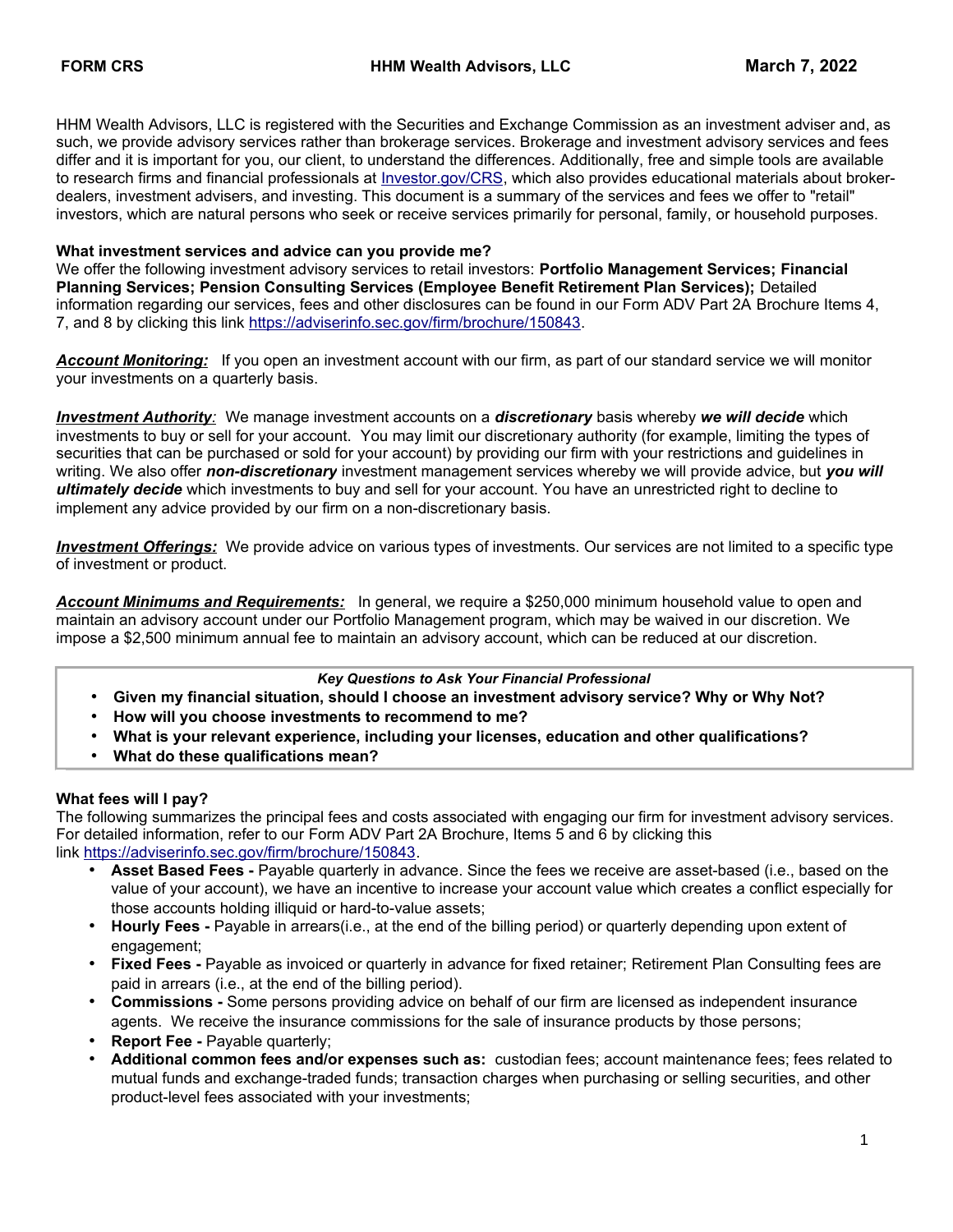• **Tax Preparation Fees -** Payable as invoiced.

*You will pay fees and costs whether you make or lose money on your investments. Fees and costs will reduce any amount of money you make on your investments over time. Please make sure you understand what fees and costs you are paying.*

### *Key Questions to Ask Your Financial Professional*

• **Help me understand how these fees and costs might affect my investments. If I give you \$10,000 to invest, how much will go to fees and costs, and how much will be invested for me?**

#### **What are your legal obligations to me when acting as my investment adviser? How else does your firm make money and what conflicts of interest do you have?**

*When we act as your investment adviser***,** we have to act in your best interest and not put our interest ahead of yours. At the same time, the way we make money creates some conflicts with your interests. You should understand and ask us about these conflicts because they can affect the investment advice we provide you. Here are some examples to help you understand what this means.

- **Third-Party Payments**: Certain person providing investment advice on behalf of our firm provide tax advice and preparation services through Henderson Hutchinson & McCullough, PLLC, an affiliated accounting firm. Revenue for these services is separate and in addition to our advisory fees. These practices present a conflict of interest because they incentivize Advisory Representatives to recommend tax related services.
- Because our revenue is derived from asset-based fees, we have an incentive to grow your account as much as possible. This could cause us to take overly aggressive positions in conflict with your interests in an attempt to grow your account, or could incentivize us to inflate the valuations of illiquid investments held in your account.

Refer to our Form ADV Part 2A Brochure Items 5, 10, 12 and 14 by clicking this link <https://adviserinfo.sec.gov/firm/brochure/150843> to help you understand what conflicts exist.

# *Key Questions to Ask Your Financial Professional*

• **How might your conflicts of interest affect me, and how will you address them?**

#### **How do your financial professionals make money?**

The financial professionals servicing your account(s) are compensated by a salary and bonus. The compensation is based on the amount of client assets they service, the time and complexity required to meet a client's needs, and the revenue the firm earns from the person's services along with other firm responsibilities.

#### **Do you or your financial professionals have legal or disciplinary history?**

No, our firm and our financial professionals currently do not have any legal or disciplinary history to disclose. Visit [Investor.gov/CRS](http://www.investor.gov/crs) for a free and simple research tool.

#### *Key Questions to Ask Your Financial Professional*

• **As a financial professional, do you have any disciplinary history? For what type of conduct?**

You can find additional information about your investment advisory services and request a copy of the relationship summary at 423-826-1670 or click the link provided [https://adviserinfo.sec.gov/firm/brochure/150843.](https://adviserinfo.sec.gov/firm/brochure/150843)

#### *Key Questions to Ask Your Financial Professional*

- **Who is my primary contact person?**
- **Is he or she a representative of an investment adviser or a broker-dealer?**
- **Who can I talk to if I have concerns about how this person is treating me?**